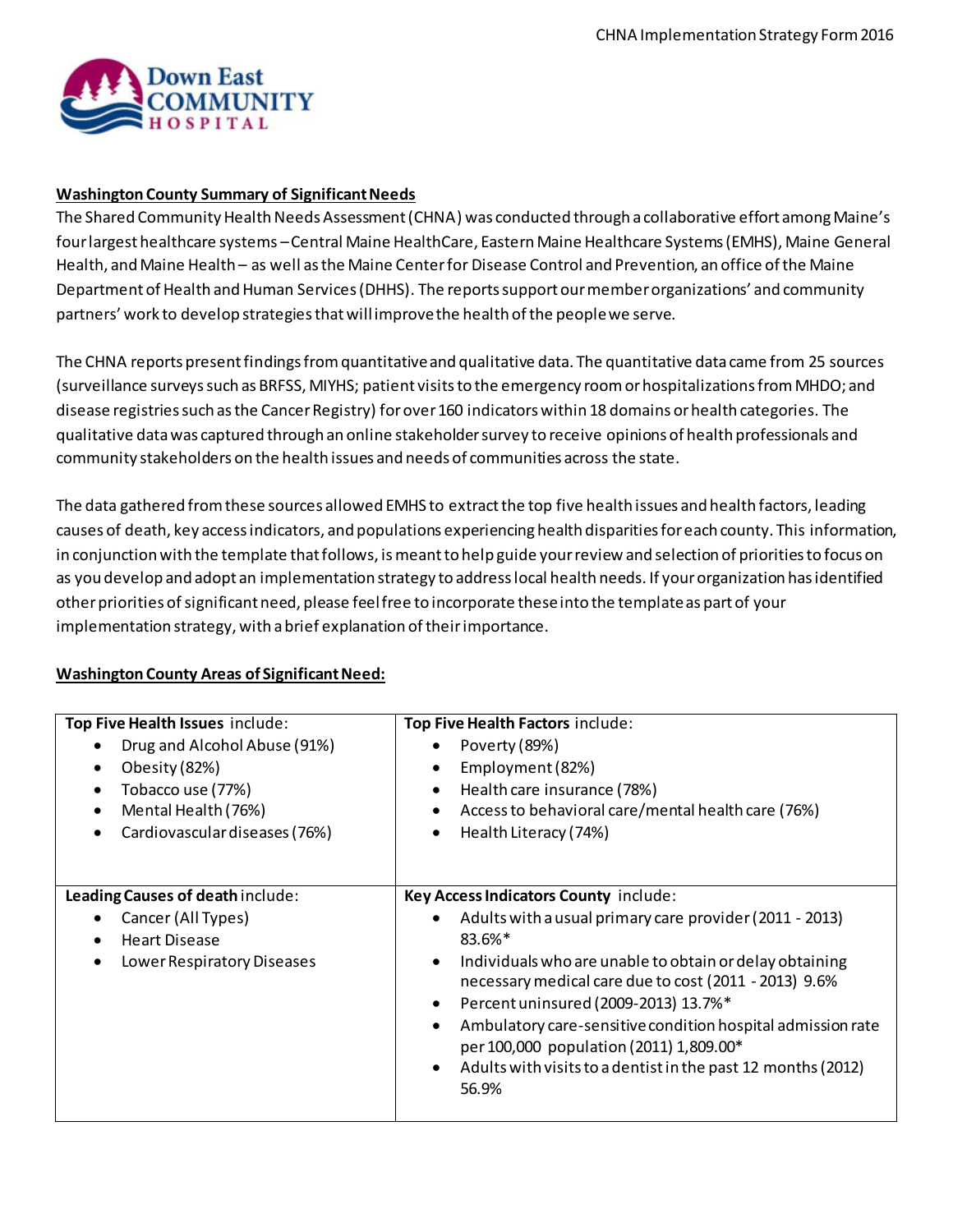

# **Implementation Strategy Template**

# **Washington County**

Designated Member Organization: **Down East Community Hospital**

Date Priorities were adopted: **April 27, 2016**

| <b>SELECTED Priorities of Focus</b> | <b>NON-SELECTED Priorities</b> | Brief Explanation why you are not choosing<br>priorities listed in column 2 |
|-------------------------------------|--------------------------------|-----------------------------------------------------------------------------|
| 1. Obesity                          | 1 Tobacco Use                  | 1. Tobacco use is a primary focus of a local                                |
| 2. Drug & Alcohol Abuse             |                                | agency. We will continue our current services to<br>address these issues.   |
| 3. Cardiovascular Disease           |                                |                                                                             |
| 4. Mental Health                    |                                |                                                                             |
| 5. Cancer                           |                                |                                                                             |
| 6. Access                           |                                |                                                                             |
| 7. Diabetes                         |                                |                                                                             |
|                                     |                                |                                                                             |
|                                     |                                |                                                                             |
|                                     |                                |                                                                             |
|                                     |                                |                                                                             |
|                                     |                                |                                                                             |
|                                     |                                |                                                                             |
|                                     |                                |                                                                             |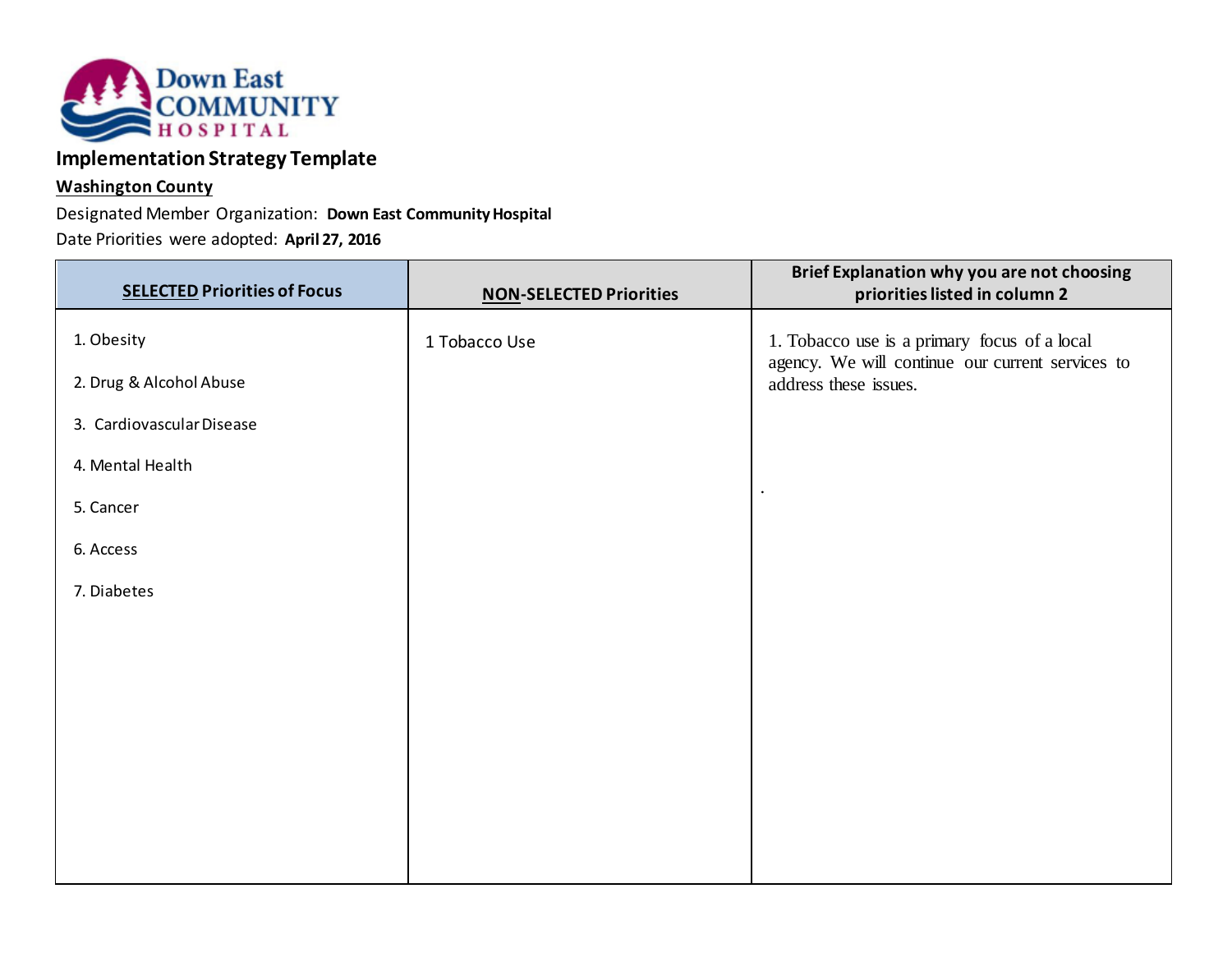

# *Priority #1: Obesity*

- **A. Briefly describe actions you will take to address the health need and the anticipated impact of these actions:** DECH will partner with and promote and sponsor area agencies that are providing access to exercise, education, and healthy eating. DECH will implement the 5210 Let's Go program through a grant through MaineHealth. DECH will work with other area agencies to provide free cholesterol screenings.
- **B. Identify programs/resources you will commit to address the health need:** Staff, supplies, and CHNA and CB funds.
- **C. Describe any planned collaboration (strategic community partnerships) with other facilities or organizations to address the p riority health need:**

Healthy Acadia, Public Health, Area Schools, DYSA, Little League, Women's Health Resource Library.

**D. Population of focus:** Adults and children

# *Priority #2: Drug and Alcohol Abuse*

- **A. Briefly describe actions the member organization intends to take to address the health need and the anticipated impact of these actions:** DECH will collaborate with local agencies and the community to search for gaps that need to be filled in getting the complete care needed to overcome alcohol and drug addiction. DECH will sponsor and work with Arise Addiction Recovery through a sponsorship as well as an MOU that will permit them to be on a call list for patients in need.
- **B. Identify programs/resources you will commit to address the health need:**

Staff, supplies, and CHNA and CB funds.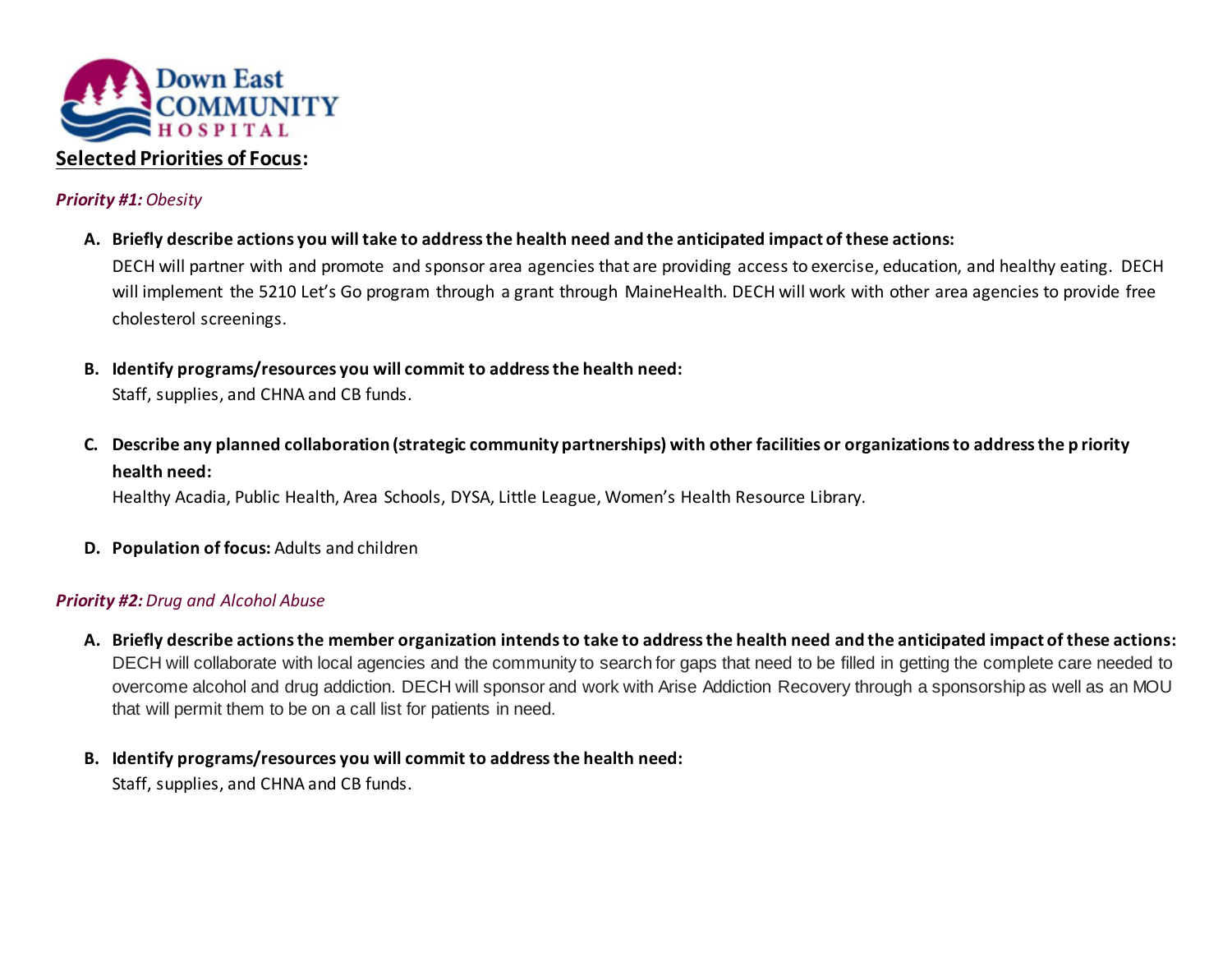

- **C. Describe any planned collaboration (strategic community partnerships) with other facilities or organizations to address the p riority health need:** Local law enforcement, Area Health Agencies, Community Action Groups, Arise Addiction Recovery
- **D. Population of focus:** Adults

# *Priority #3: Cardiovascular Disease*

- **E. Briefly describe actions the member organization intends to take to address the health need and the anticipated impact of these actions:** DECH will address the correctable causes of cardiovascular disease, such as an unhealthy diet, lack of exercise, obesity and smoking through education, sponsorship and collaboration with other agencies. DECH will work with other local agencies to provide free glucose and cholesterol screenings.
- **F. Identify programs/resources you will commit to address the health need:** Staff time, supplies, and CHNA and CB funds.
- **G. Describe any planned collaboration (strategic community partnerships) with other facilities or organizations to address the p riority health need:** Healthy Acadia, Women's Health Resource Library, Public Health
- **H. Population of focus:** Adults and Children

# *Priority #4: Mental Health*

- **A. Briefly describe actions the member organization intends to take to address the health need and the anticipated impact of these actions:** DECH will continue to collaborate with Community Health & Counseling to improve provider access for mental health needs. DECH will improve emergent behavioral and mental health needs through the Emergency Department expansion by providing two rooms that will be specially equipped to treat behavioral and psychiatric patients.
- **B. Identify programs/resources you will commit to address the health need:** Staff time and funds.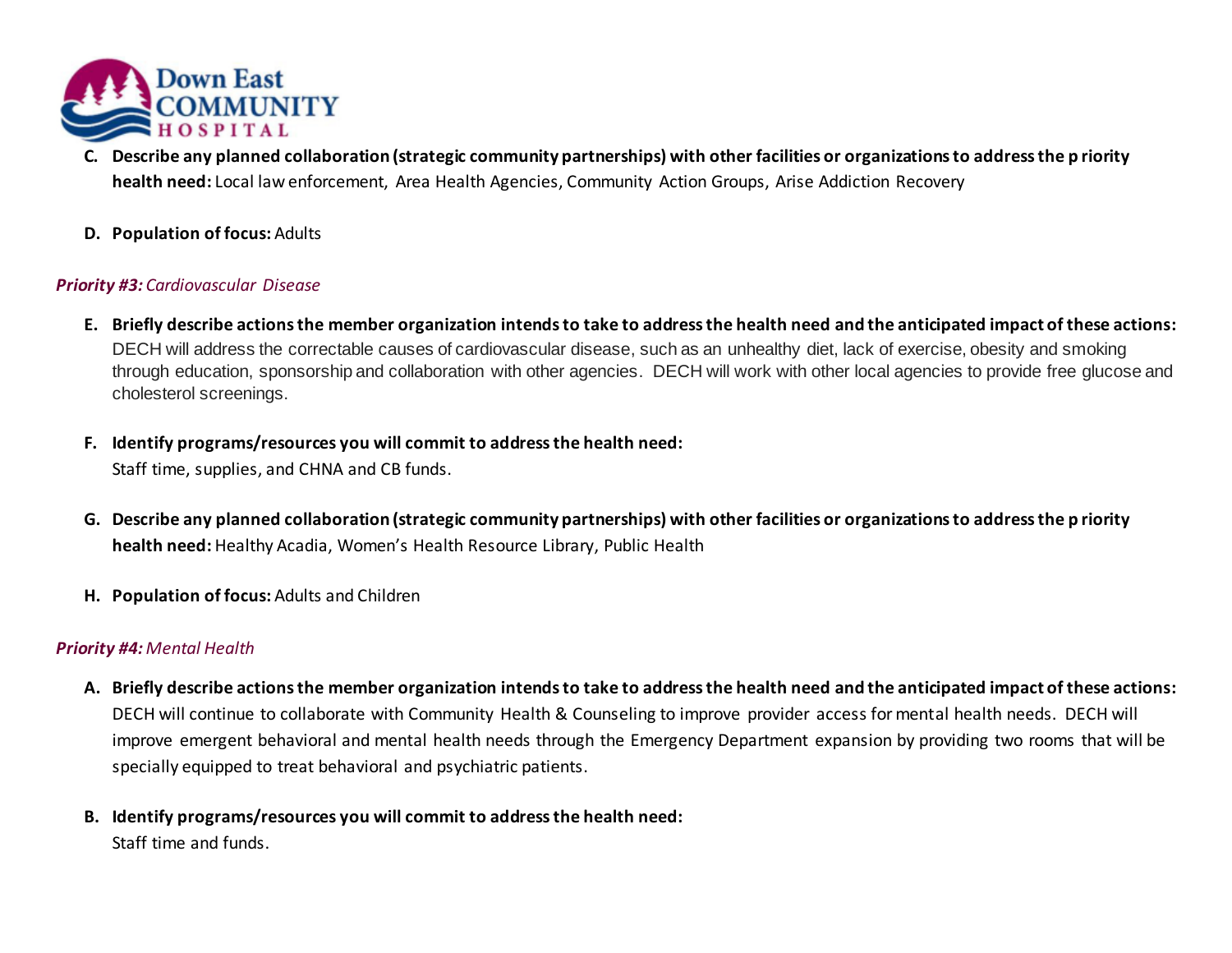

**C. Describe any planned collaboration (strategic community partnerships) with other facilities or organizations to address the priority health need:**

Community Health & Counseling

**D. Population of focus:** Patientswith mental health needs

# *Priority #5: Cancer*

- **A. Briefly describe actions the member organization intends to take to address the health need and the anticipated impact of these actions:** DECH will collaborate with and support area agencies who work to improve access to care for cancer patients. DECH will provide education around two top cancer concerns.
- **B. Identify programs/resources you will commit to address the health need:**

Staff time, supplies and CHNA and CB funds.

**C. Describe any planned collaboration (strategic community partnerships) with other facilities or organizations to address the priority health need:**

Beth C. Wright, Sarah's House, Ronald McDonald House

**D. Population of focus:** Adults and Children

# *Priority #6: Access*

**A. Briefly describe actions the member organization intends to take to address the health need and the anticipated impact of these actions:** DECH will actively recruit providers for the Machias area to improve access to care. Once providers are secured, DECH will open a weekend clinic. DECH will increase knowledge and grow telemedicine services provided at the Reid Emery Building. DECH will consider ways to collaborate with WHCA and the Community Caring Collaborative on ways to improve transportation to appointments for patients through the Thriving in Place grant.